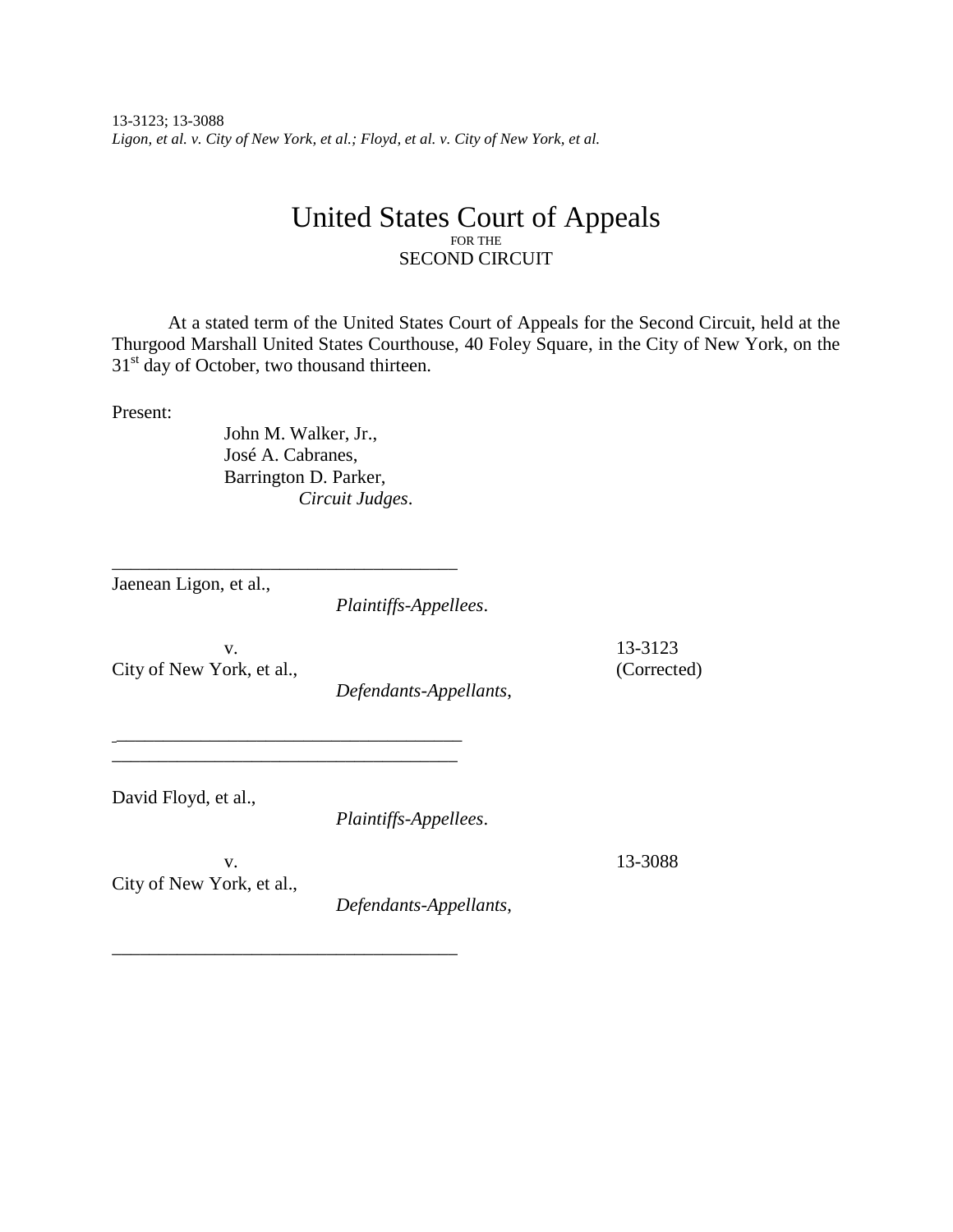Pending before the Court is a motion filed by Appellants City of New York et al. seeking a stay of the District Court's August 12, 2013 remedial order and preliminary injunction ("Remedies Opinion").

It is hereby ORDERED that the District Court's January 8, 2013 "Opinion and Order," as well as the August 12, 2013 "Liability Opinion" and "Remedies Opinion," each of which may or will have the effect of causing actions to be taken by defendants or designees of the District Court, or causing restraints against actions that otherwise would be taken by defendants, are STAYED pending the disposition of these appeals.

The appeal by defendants in both (consolidated) actions shall continue in the normal course, under the following schedule:

Defendants shall perfect their appeals by January 24, 2014.

Plaintiffs shall file by February 28, 2014.

Defendants shall reply by March 14, 2014.

 $\overline{a}$ 

Oral argument shall be heard on a date after March 14, 2014, to be set by the Court in due course.

The cause is REMANDED to the District Court for the sole purpose of implementation of this Order, and the mandate shall otherwise remain with this Court until the completion of the appeals process.

Upon review of the record in these cases, we conclude that the District Judge ran afoul of the Code of Conduct for United States Judges, Canon 2 ("A judge should avoid impropriety and the appearance of impropriety in all activities."); *see also* Canon 3(C)(1) ("A judge shall disqualify himself or herself in a proceeding in which the judge's impartiality might reasonably be questioned . . . ."), and that the appearance of impartiality surrounding this litigation was compromised by the District Judge's improper application of the Court's "related case rule," *see* Transfer of Related Cases, S.D.N.Y. & E.D.N.Y. Local Rule  $13(a)$ , and by a series of media

<sup>&</sup>lt;sup>1</sup> In a proceeding on December 21, 2007 involving the parties in *Daniels v. City of New York*, No. 99 Civ. 1695 (S.D.N.Y. filed Mar. 8, 1999), the District Judge stated, "[I]f you got proof of inappropriate racial profiling in a good constitutional case, why don't you bring a lawsuit? You can certainly mark it as related." She also stated, "[W]hat I am trying to say, I am sure I am going to get in trouble for saying it, for \$65 you can bring that lawsuit." She concluded the proceeding by noting, "And as I said before, I would accept it as a related case, which the plaintiff has the power to designate." Two of the attorney groups working on behalf of plaintiffs in *Daniels*, a case